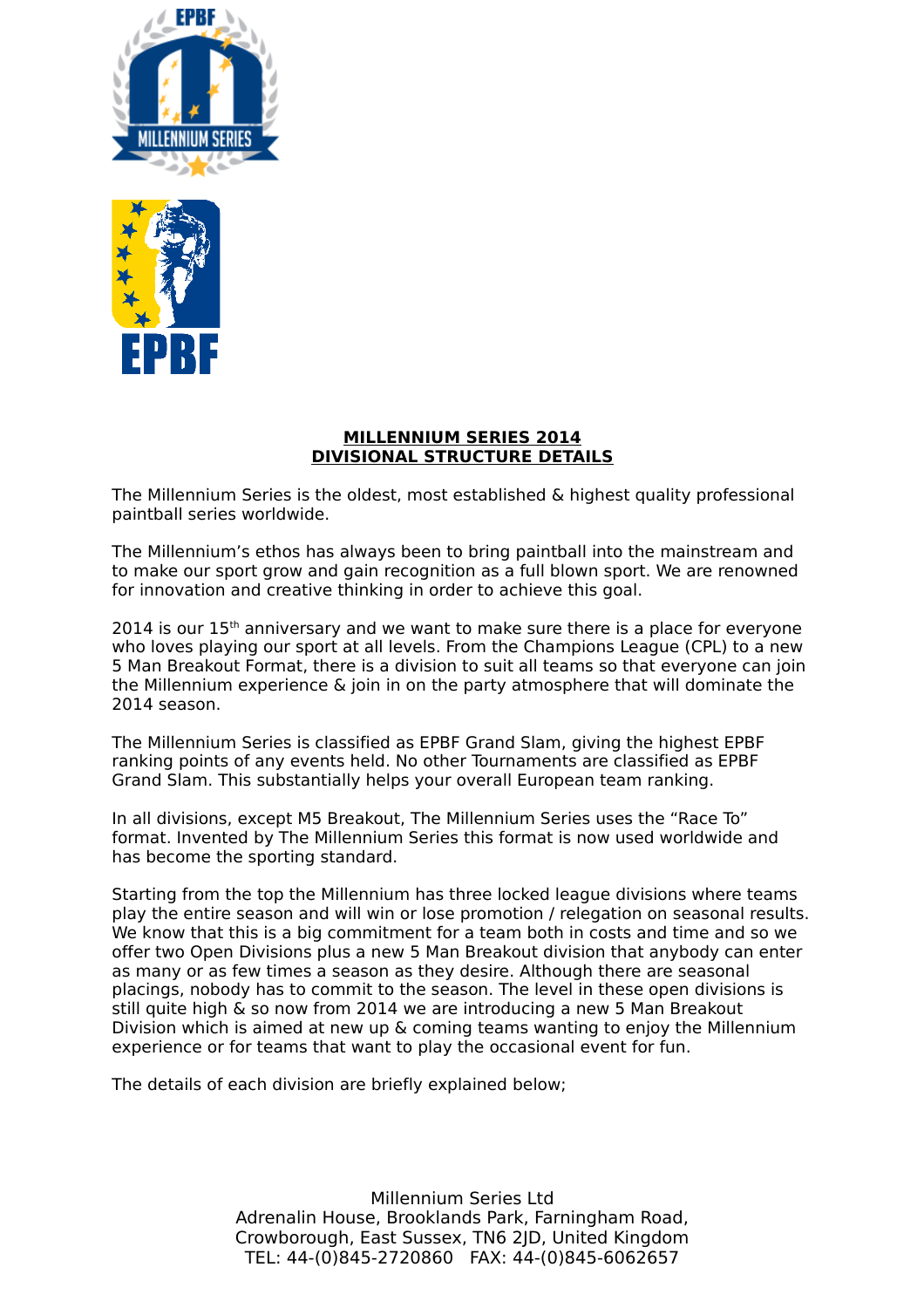



# **Champions League (CPL)**

The best 16 teams compete in the CPL, which is truly a league of National European Champions featuring the best European teams & some of the best players from all over the world. This is the pinnacle of Professional paintball where careers are earned & sometimes Burnt.

At the season end the top four qualify for the Intercontinental Cup, the bottom two will be relegated to the SPL 1 Division.

The CPL plays in Race To Format (Visit [www.millennium-series.com](http://www.millennium-series.com/) for details).

CPL specifics:

- One period of 15 minutes

- Race to 5 points (R:5)

- Switch sides after each 3 points awarded

Not only do CPL teams play to gain the Title of "Champions" but also Prize Money is paid out to 6th place. All CPL teams are leaseholders of the League and so entry to the CPL can only be gained by promotion from below or in the case where a team is prepared to sell its lease.

### **2014 CPL Lease Holder Fees: €8,000 + Vat for entire Season**

### **Semi-Pro League 1 (SPL1)**

The Semi Pro League 1 SPL1 is locked to 32 teams. All teams commit for the full series. The top two teams will be promoted to CPL, teams ranked 29 - 32 will be relegated to SPL2 after the season.

The SPL plays in Race To Format. (Visit [www.millennium-series.com](http://www.millennium-series.com/) for details). SPL1 Specifics:

- One Period of 10 Minutes

- Race to 4 Points (R:4)

- Switch sides after each 2 points awarded

All SPL1 Teams are leaseholders of the league and so entry to SPL1 can only be gained by promotion from SPL2 (or relegation from CPL), or in the case where a team is prepared to sell its lease.

### **2014 SPL1 Lease Holder Fees: €5,000 + Vat for entire Season**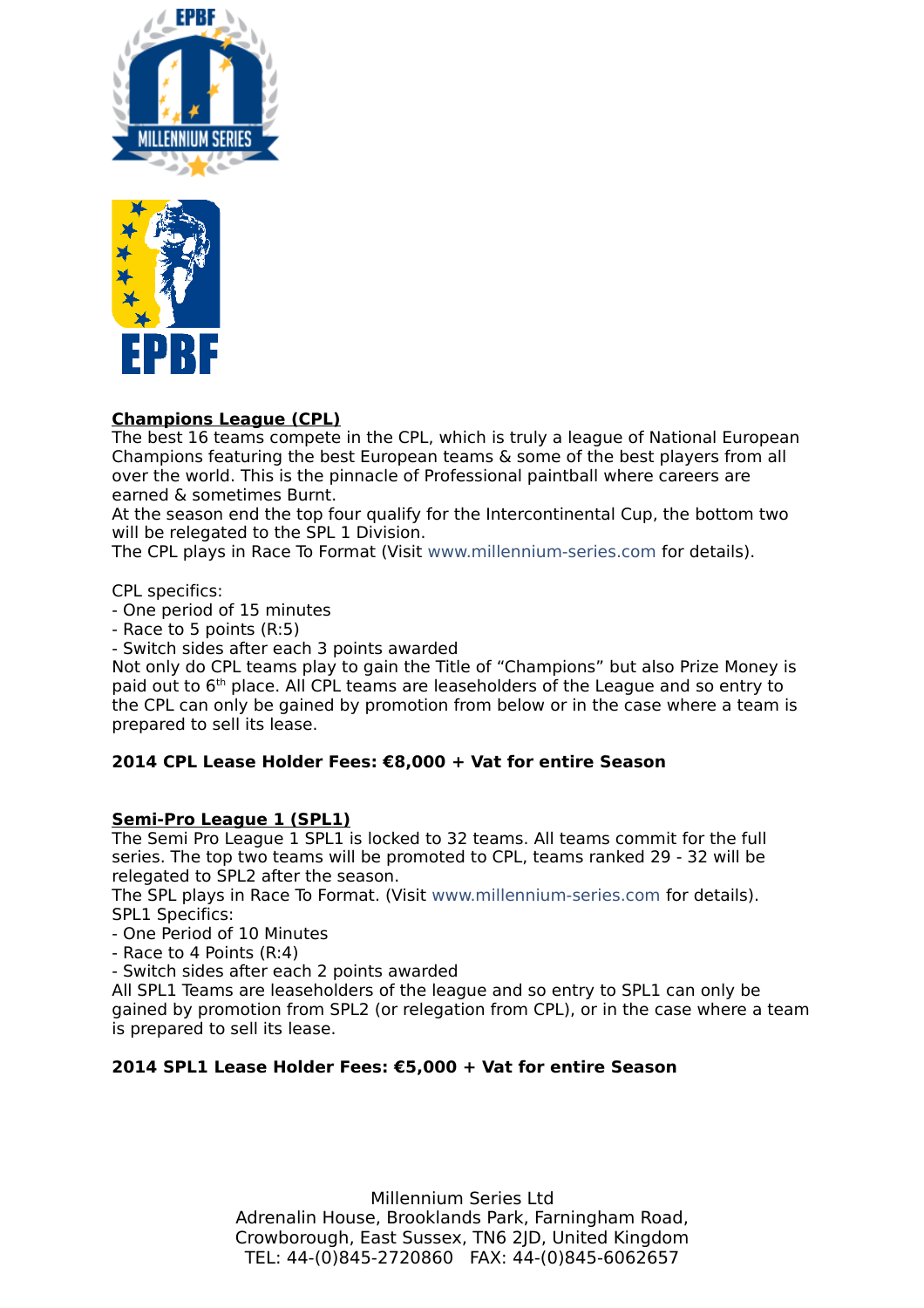



# **Semi-Pro League 2 (SPL2) – Formerly Division 1**

Semi-Pro League 2 (SPL2) is locked at a variable number of teams per season, the maximum being 34. All teams commit for the full series. The top four teams will be promoted to SPL1; the bottom 4 ranked teams will be relegated out of the locked divisions and will then have the option of playing in the open divisions after the season. Teams in SPL2 may apply to the MS team ref program. If selected, they can gain up to 100 series points and up to €1000, whilst saving costs on accommodation, when reffing at one event.

The SPL plays in Race To Format. (Visit [www.millennium-series.com](http://www.millennium-series.com/) for details). SPL2 Specifics:

- One Period of 10 Minutes
- Race to 4 Points (R:4)
- Switch sides after each 2 points awarded

### **2014 SPL2 Lease Holder Fees: €4,400 + Vat for the entire Season**

### **Open Division 1 (OD1) – Formerly Division 2**

OD1 has a limited number of maximum teams per event. The maximum number may vary from event to event & you will see this number on each event inscription. Teams who wish to play OD1 do not have to commit to the season and can play as many or as few events as they wish. However, at the end of the season the top 3 teams will win promotion into SPL2 and be awarded a lease without any lease purchase costs at all, thereby allowing your team to progress through the locked league system.

OD1 plays in Race To Format. (Visit [www.millennium-series.com](http://www.millennium-series.com/) for details). OD1 Specifics:

- One Period of 10 Minutes
- Race to 4 Points (R:4)
- Switch sides after each 2 points awarded

### **2014 OD1 Entry Fees: €1200 + Vat per event or €4,400 + Vat for all 4 events if committing to the full season**